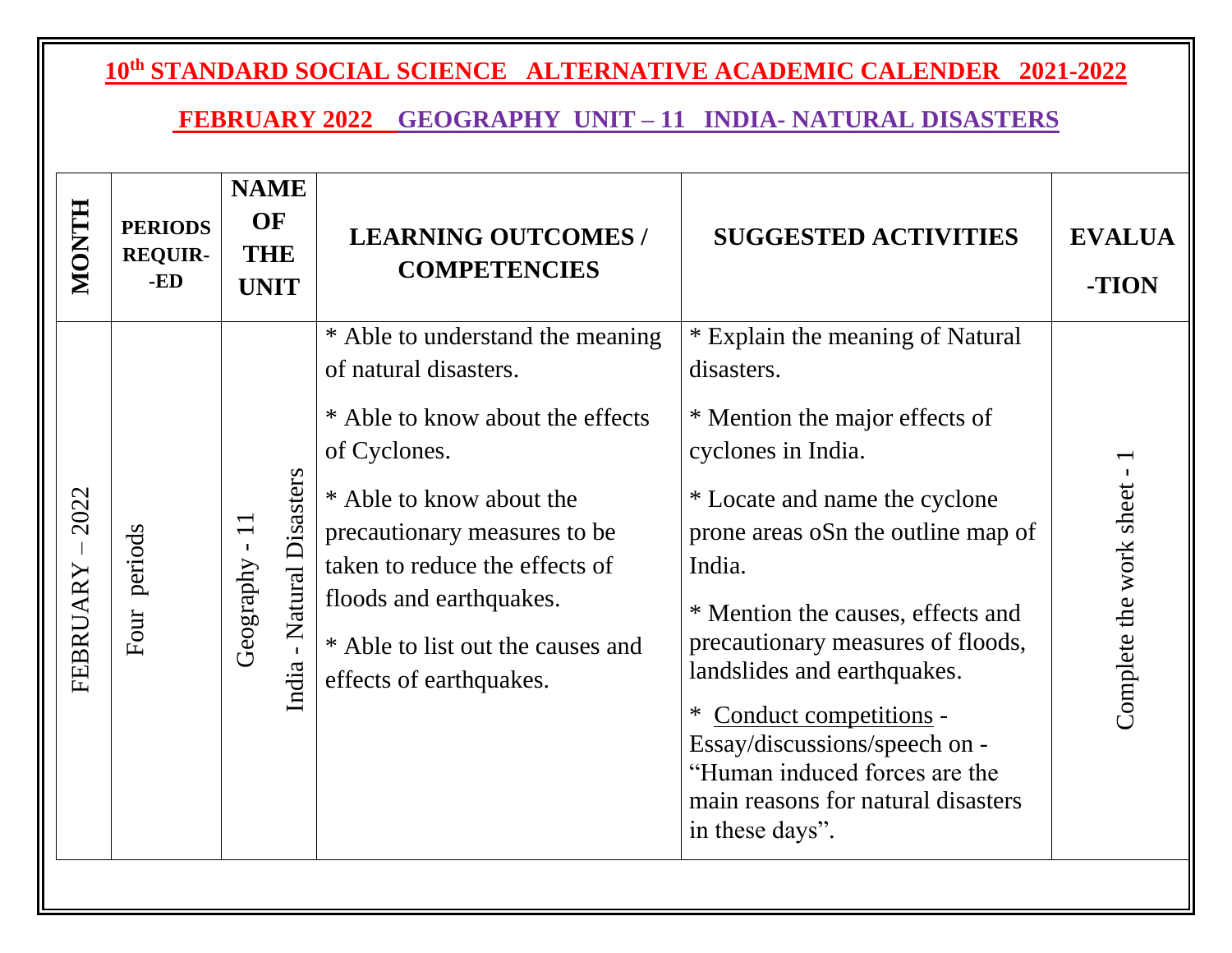### **10th STANDARD SOCIAL SCIENCE**

### **ALTERNATIVE ACADEMIC CALENDER- 2021-2022 FEBRUARY 2022**

#### **BUSINESS STUDIES - 4 CONSUMER EDUCATION AND PROTECTION**

| HINOM            | <b>PERIODS</b><br><b>REQUIRED</b> | <b>NAME</b><br><b>OF</b><br><b>THE</b><br><b>UNIT</b>                | <b>LEARNING OUTCOMES /</b><br><b>COMPETENCIES</b>                                                                                                                                                                                                                                                                                                                                                        | <b>SUGGESTED ACTIVITIES</b>                                                                                                                                                                                                                                                                                                                                                                                                 | <b>EVALUA</b><br>-TION                       |
|------------------|-----------------------------------|----------------------------------------------------------------------|----------------------------------------------------------------------------------------------------------------------------------------------------------------------------------------------------------------------------------------------------------------------------------------------------------------------------------------------------------------------------------------------------------|-----------------------------------------------------------------------------------------------------------------------------------------------------------------------------------------------------------------------------------------------------------------------------------------------------------------------------------------------------------------------------------------------------------------------------|----------------------------------------------|
| 2022<br>FEBRUARY | periods<br>Three                  | Consumer Education and Protection<br>4<br>Studies<br><b>Business</b> | * Able to understand the<br>meaning of Consumer and<br>consumer rights.<br>* Able to explain the major<br>objectives and importance of<br><b>Consumer Protection Act - 1986.</b><br>* Able to follow precautionary<br>measures while buying goods<br>and services from the traders.<br>* Able to understand the<br>functions of consumer forum.<br>* Able to aware against the<br>consumer exploitation. | * Make a list of the reasons for<br>consumer exploitation.<br>* Make them to prepare a list of<br>major objectives of the<br><b>Consumer Protection Act.</b><br>* Explain the functions of three<br>stages of Consumer Courts.<br>*Prepare slogans to create<br>consumer awareness.<br>* Imagine an instance of being<br>cheated by the trader and<br>prepare an application of<br>complaint to district consumer<br>forum. | $\mathbf{\Omega}$<br>Complete the work sheet |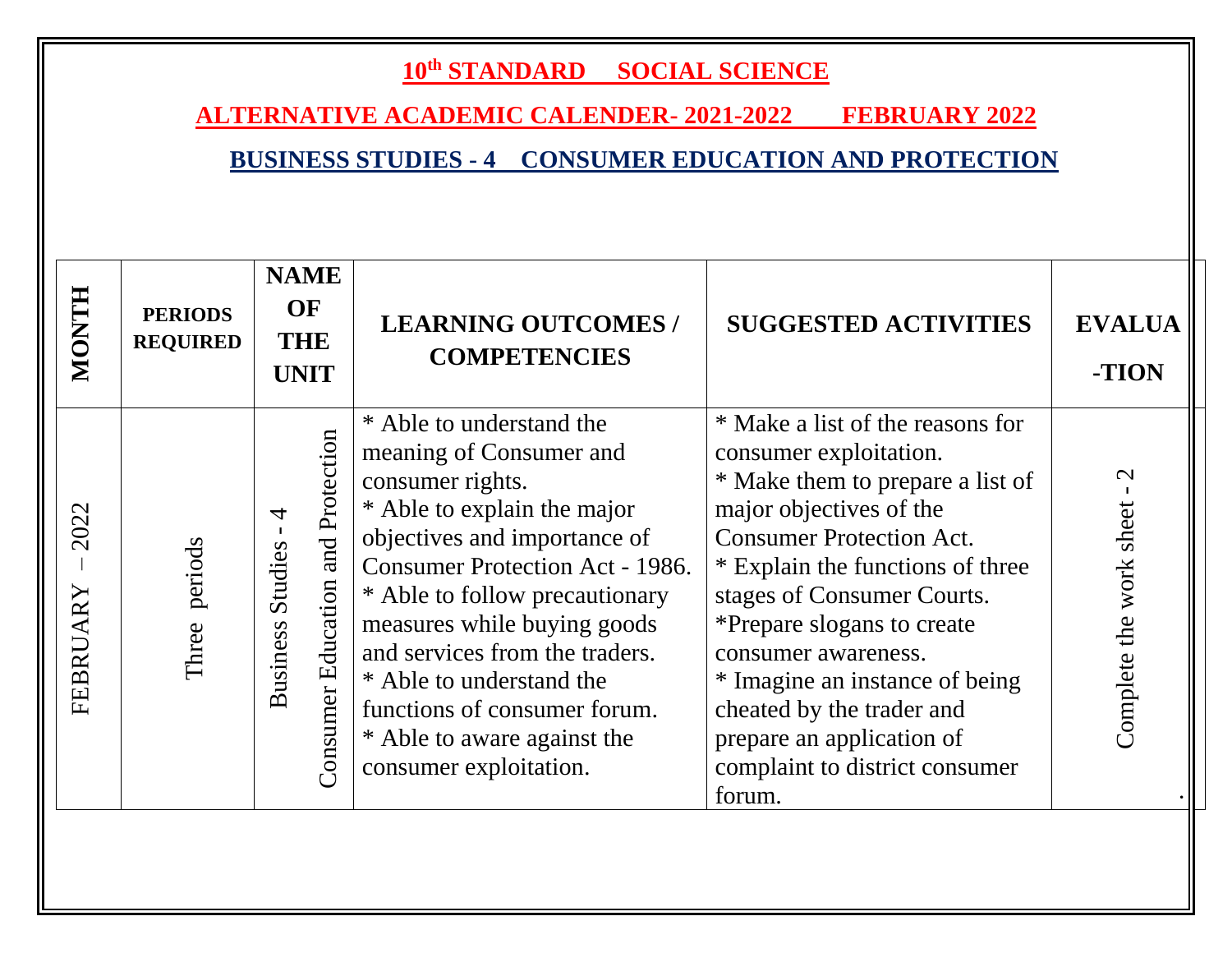### **Evaluation: Work Sheet – 1 Unit 11 India – Natural Disasters**

#### **Activity:1 Match the following:**

|                      |                     | <b>Answers (C)</b> |
|----------------------|---------------------|--------------------|
| 1. Cyclones          | a. Volcanos         |                    |
| 2. Floods            | <b>b.</b> Quarrying |                    |
| 3. Earthquakes       | c. Cloud Burst      |                    |
| <b>4. Landslides</b> | d. High Temperature |                    |

#### **Activity:2 Identify the following given pictures and write the causes and effects of it.**

| Pictures | <b>Causes</b> | <b>Effects</b> |
|----------|---------------|----------------|
|          |               |                |
|          |               |                |
|          |               |                |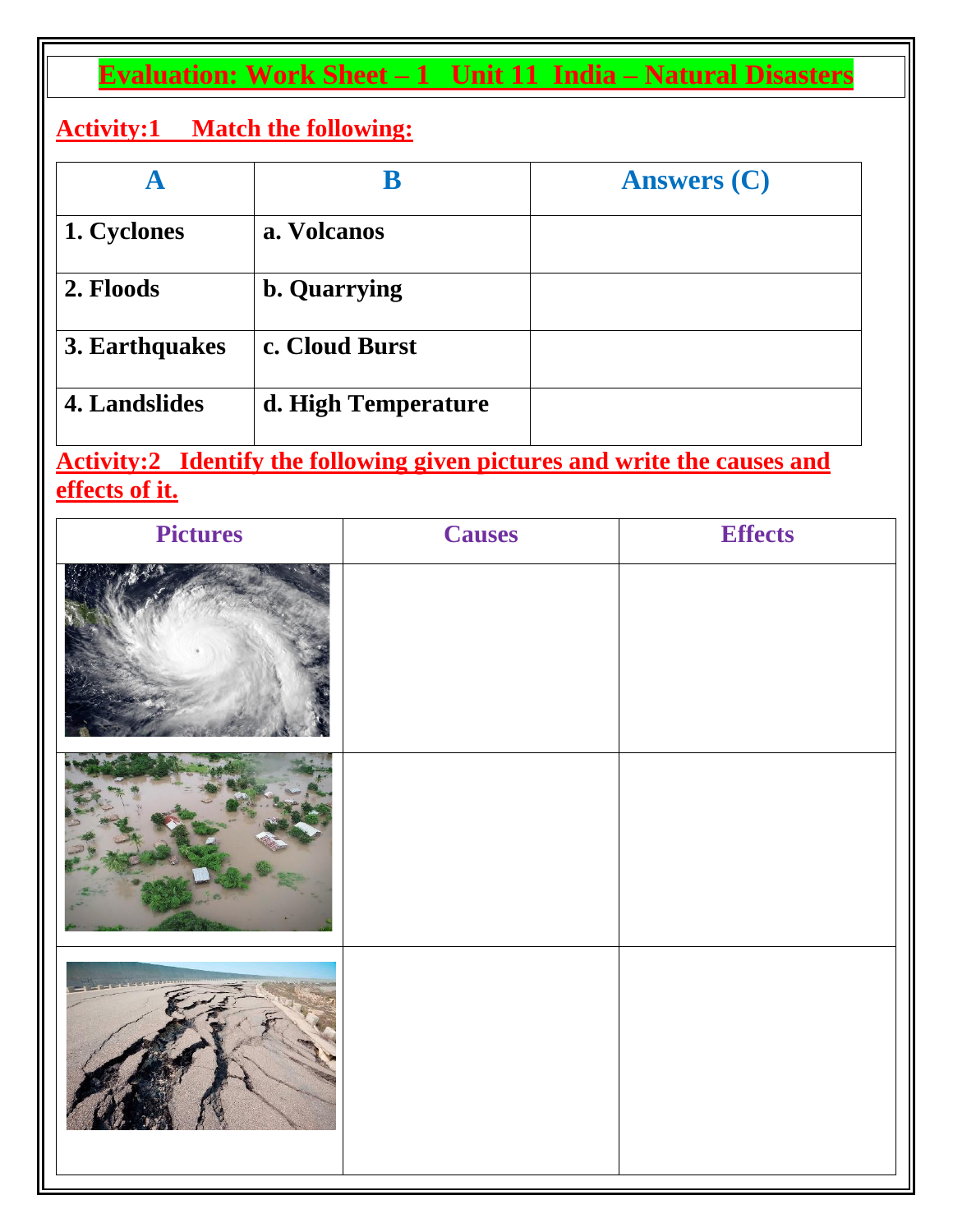| <u><b>Evaluation: Work Sheet - 2 Unit 4 Consumer Education and</b></u><br><b>Protection</b> |                                                                      |                                                                                       |  |  |  |
|---------------------------------------------------------------------------------------------|----------------------------------------------------------------------|---------------------------------------------------------------------------------------|--|--|--|
| $Activity - 1: Make a list of the following:$                                               |                                                                      |                                                                                       |  |  |  |
| Major objectives of<br><b>Consumer Protection</b><br>Act                                    | The rights promoted<br>by consumer<br>protection act to<br>consumers | The information<br>should be there in the<br>complaint submitted<br>to consumer court |  |  |  |
|                                                                                             |                                                                      |                                                                                       |  |  |  |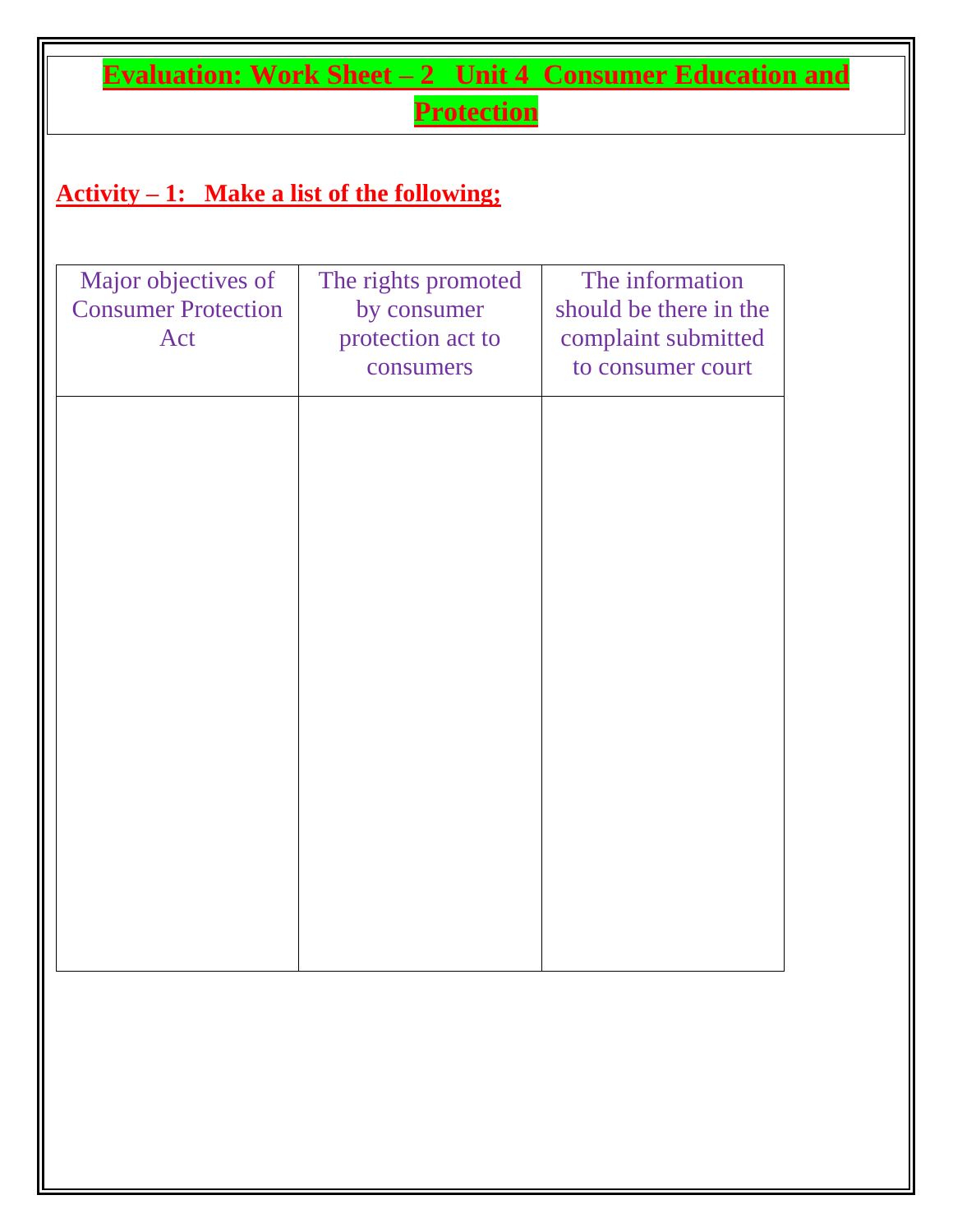# **Activity – 2: Some statements are given. State whether the statement is true or false.**

| <b>Statements</b>                                                                                                                      | <b>True / False</b> |
|----------------------------------------------------------------------------------------------------------------------------------------|---------------------|
| 1. When purchasing a material, we<br>must check the<br>manufacturing/expiry date of that<br>product which is entered on the<br>packet. |                     |
| 2. We have to check the<br>weight/measure and price of the<br>goods, which is printed on the<br>packet.                                |                     |
| 3. An association, "AWARE" was<br>started in 1956.                                                                                     |                     |
| 4. Always the District<br>commissioner will be the<br>Chairman of the District consumer<br>protection council.                         |                     |
| 5. US President John F Kennedy<br>adopted a legislation comprising<br>of four rights on March 15 <sup>th</sup> , 1962.                 |                     |
| 6. We can file the complaint,<br>valuing of 2 crore rs. in the State<br>Commission.                                                    |                     |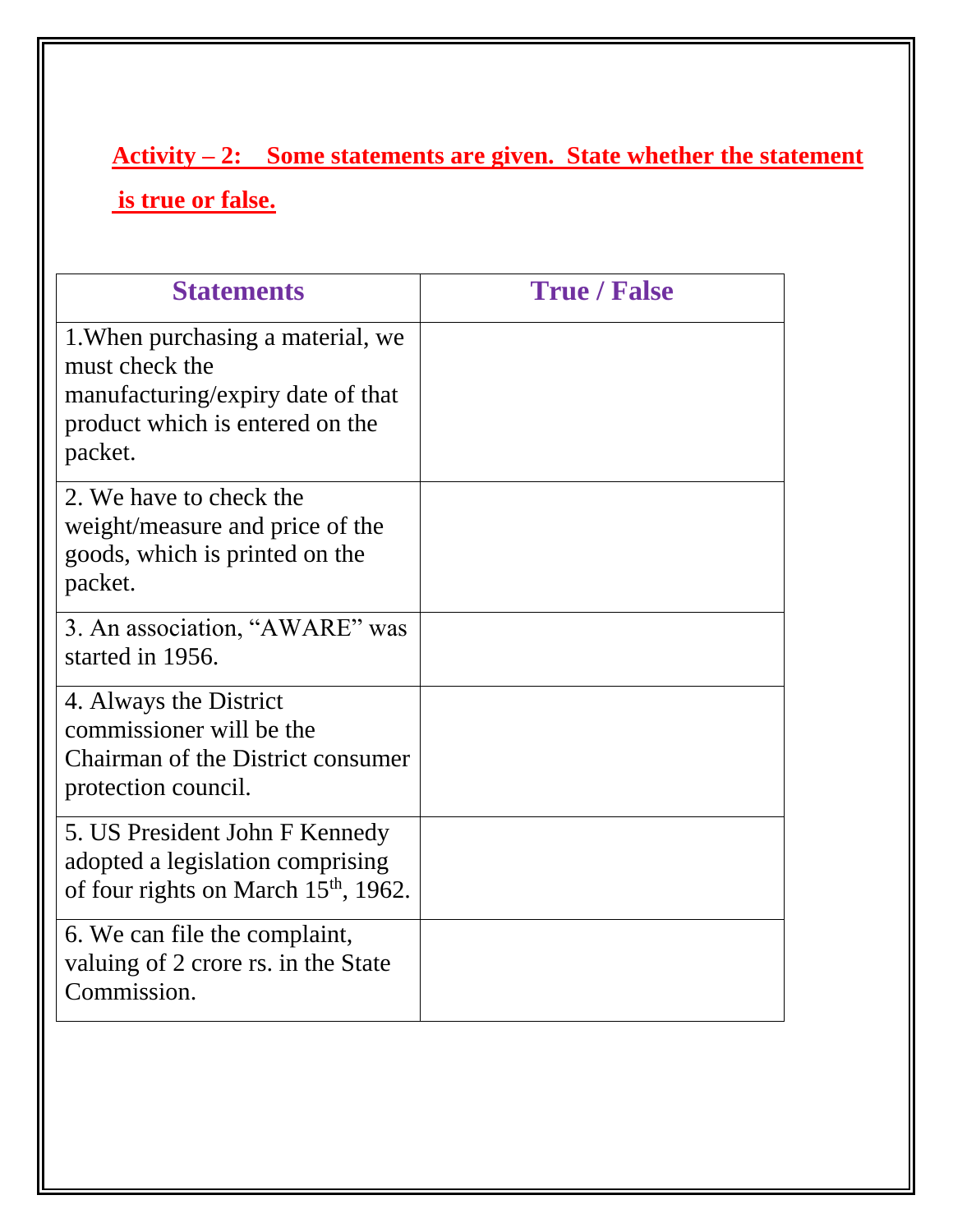### **-: Revision Activities :-**

## **Activity-1: Complete the following table:**

| <b>Battles</b> | Year | Agreement | Causes | Effects |
|----------------|------|-----------|--------|---------|
| Plassey        |      |           |        |         |
|                |      |           |        |         |
|                |      |           |        |         |
|                |      |           |        |         |
|                |      |           |        |         |
| <b>Buxar</b>   |      |           |        |         |
|                |      |           |        |         |
|                |      |           |        |         |
|                |      |           |        |         |
| First          |      |           |        |         |
| Carnatic       |      |           |        |         |
|                |      |           |        |         |
|                |      |           |        |         |
|                |      |           |        |         |
| Second         |      |           |        |         |
| Carnatic       |      |           |        |         |
|                |      |           |        |         |
|                |      |           |        |         |
|                |      |           |        |         |
| Third          |      |           |        |         |
| Carnatic       |      |           |        |         |
|                |      |           |        |         |
|                |      |           |        |         |
|                |      |           |        |         |
|                |      |           |        |         |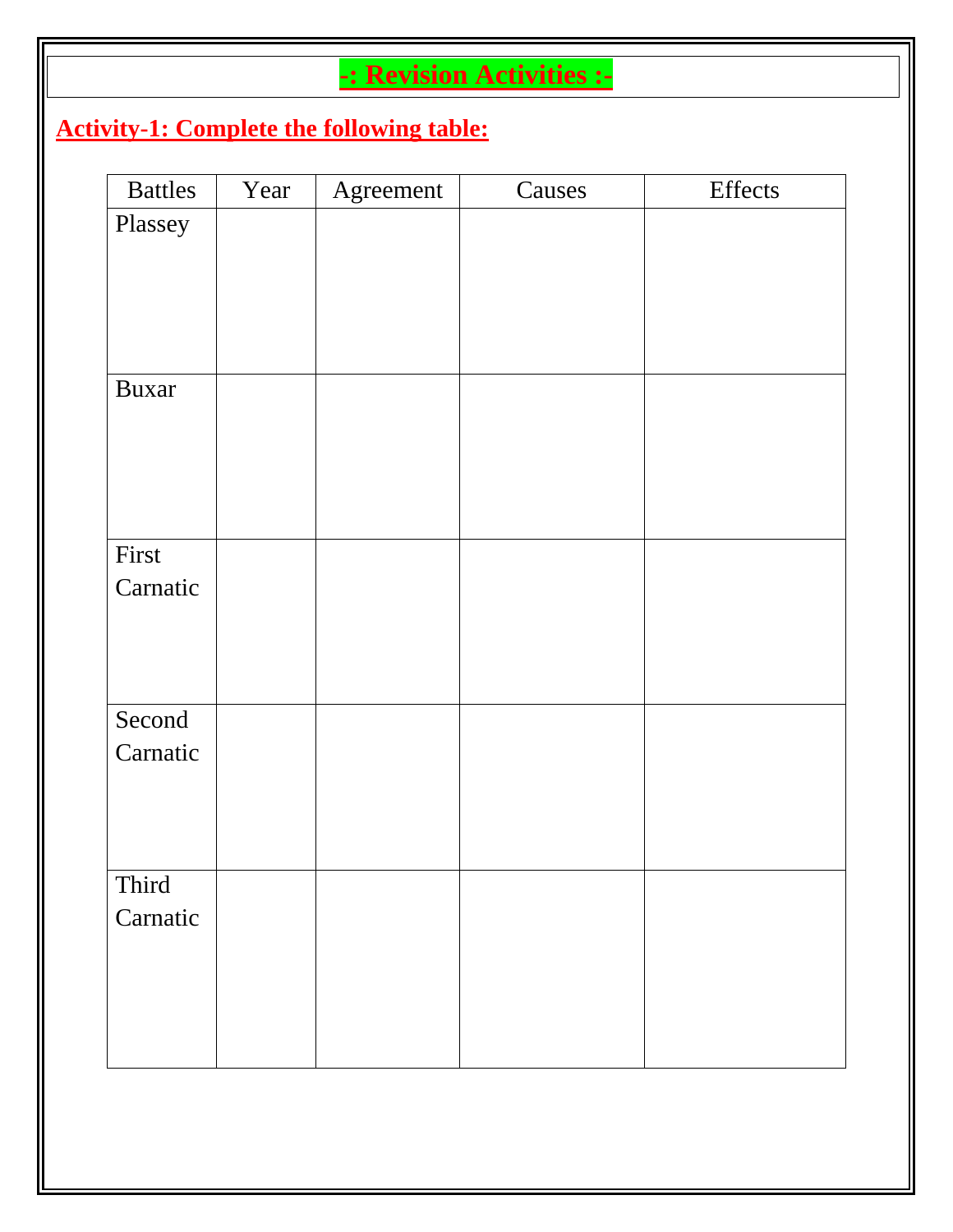#### **Activity-2: Complete the following table:**

| <b>Functions of Banks</b> | <b>Types of Banks</b>   | <b>Financial services</b><br>offered by Post Offices |
|---------------------------|-------------------------|------------------------------------------------------|
| $\mathbf{1}$              | $\mathbf{1}$            | 1                                                    |
| $\overline{2}$            | $\overline{2}$          | $\overline{2}$                                       |
| $\mathbf{3}$              | $\mathbf{3}$            | $\mathbf{3}$                                         |
| $\overline{\mathbf{4}}$   | $\overline{\mathbf{4}}$ | $\overline{\mathbf{4}}$                              |
| 5                         | 5                       | 5                                                    |
| 6                         | 6                       | 6                                                    |
| $\overline{7}$            | $\overline{7}$          | 7                                                    |

**Activity-3: The procedure of opening a bank account is given here in an incorrect order. Identify the correct order of the procedure and write its correct sequence.**

| 1. Give reference for opening your bank account          |  |
|----------------------------------------------------------|--|
| 2. Fill up the bank account form or proposal form        |  |
| 3. The officer will verify all the particulars submitted |  |
| 4. Decide the type of account which you want to open     |  |
| 5. Initial Deposit                                       |  |
| 6. Approach the bank of your choice and meet its office  |  |
| 7. Submit the Bank account form duly filled              |  |
|                                                          |  |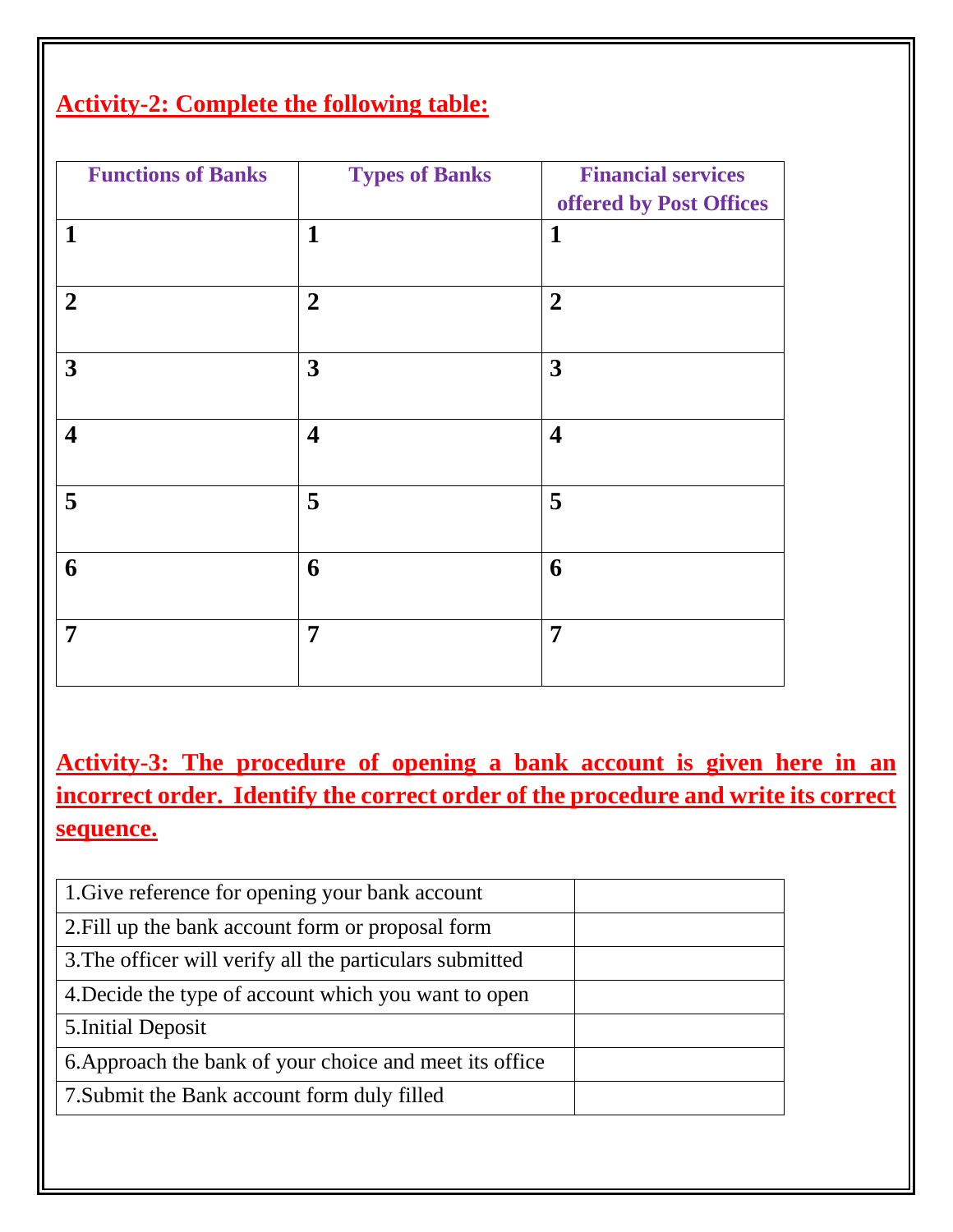## **Activity:4 Match the following:**

|                                                     | R                          | <b>Answers (C)</b> |
|-----------------------------------------------------|----------------------------|--------------------|
| 1. Economic<br>development is a                     | a. Human Development Index |                    |
| 2. Less Percapita<br>income                         | <b>b.</b> Process          |                    |
| 3. Literacy<br>attainments of people                | c. Women empowerment       |                    |
| 4. The number of<br>females for every<br>1000 males | d. Underdevelopment        |                    |
| 5. Women<br>development                             | e. Gender Ratio            |                    |

### **Activity:5 Write short notes on**

| <b>Human Development</b><br><b>Index (HDI)</b> | <b>Measures to achieve</b><br>gender equality | Role of "women self-<br>help groups" |
|------------------------------------------------|-----------------------------------------------|--------------------------------------|
|                                                |                                               |                                      |
|                                                |                                               |                                      |
|                                                |                                               |                                      |
|                                                |                                               |                                      |
|                                                |                                               |                                      |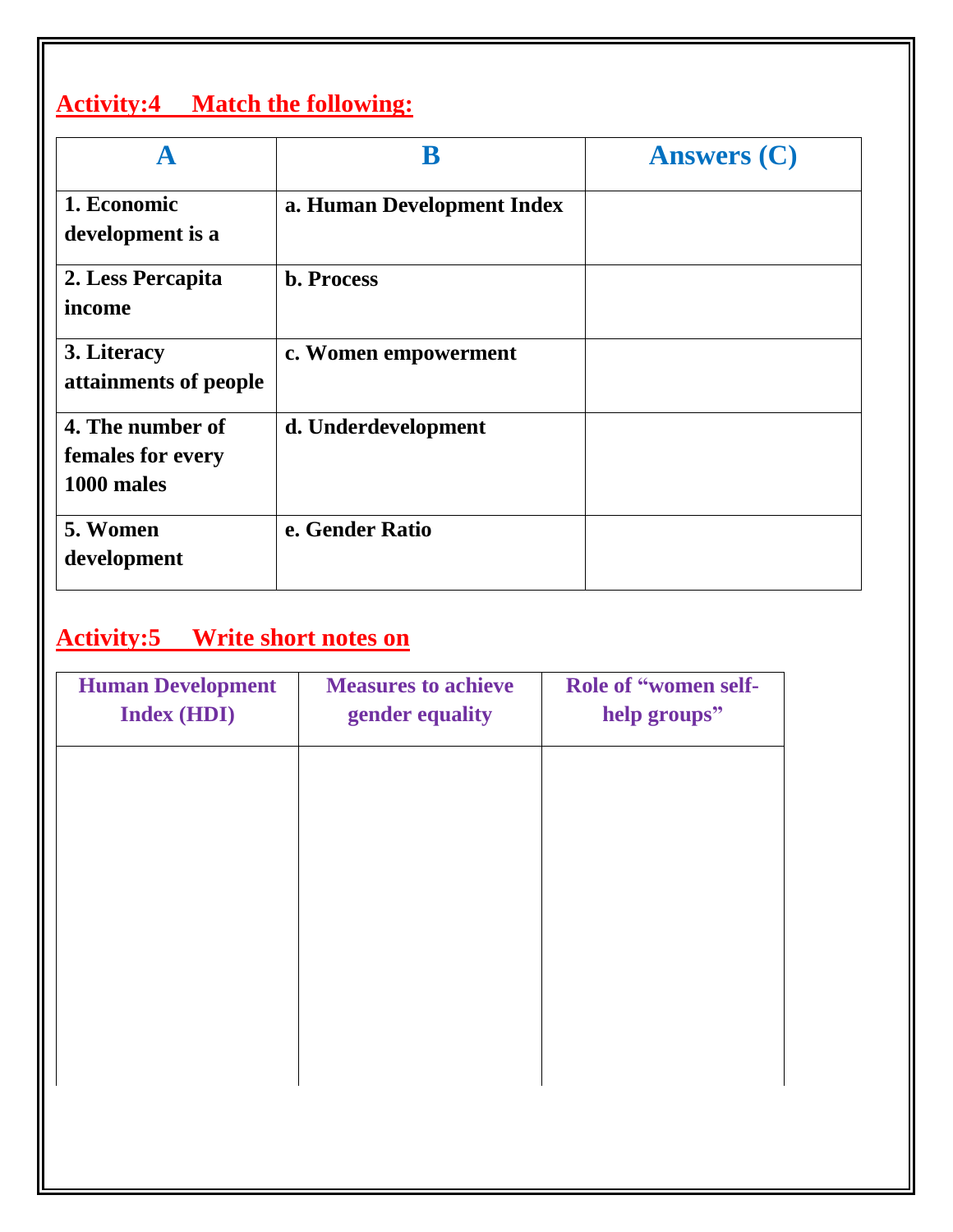### **Activity:6 Draw the outline map of India and locate the following given places.**

1.Indira Point 2. Delhi 3. Tropic of cancer  $(23\frac{1}{2})$  North Latitude)

4. River Narmada 5. Aravali Ranges 6. Indira Col

7. Western Ghats 8. 82 1/2° East Longitude 9. Nilagiris 10. Mumbai